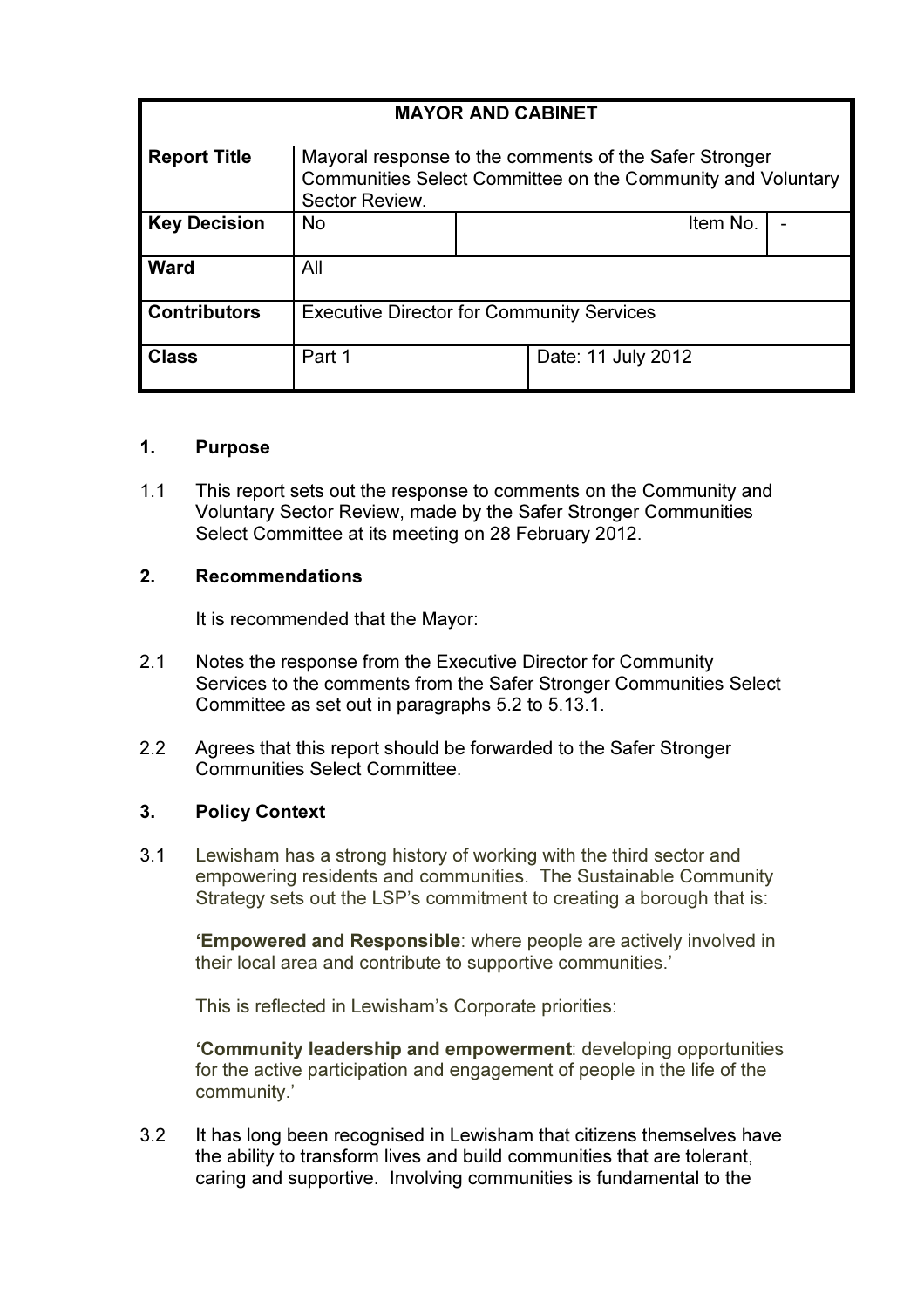borough's approach to improving citizens lives and permeates all parts of local service delivery. The Voluntary and Community Sector plays a vital role in this.

- 3.3 Lewisham is fortunate to have a strong and thriving third sector which ranges from very small organisations with no paid staff through to local branches of national charities. The third sector includes charities, not for profit companies limited by guarantee, faith organisations, civic amenity societies as well as social enterprises. What all these organisations have in common is their ability to bring significant additional value to the work that they do through voluntary support and raising funds from sources not available to other sectors such as charitable trusts.
- 3.4 As well as being directly involved in delivering services to citizens in the borough, third sector organisations also provide the essential infrastructure to allow the sector as a whole to develop and support individual citizens to be able to play an active role within their local communities.
- 3.5 Lewisham was the first London Borough to develop a compact with the third sector in 2001. The compact seeks to support a positive relationship between the sector and key statutory partners. It includes expectations around the management of grant aid as well as broader partnership working principles. The compact was further developed in 2010 with the addition of guidelines for commissioning with the third sector in recognition of the important contribution that the third sector should play in identifying needs as well as potentially delivering service solutions.

### 4. Background

- 4.1 As part of the work programme for 2011/12, the Safer Stronger Communities Select Committee agreed at its meeting on 31 March 2011 to carry out a review looking at the role of the Voluntary and Community Sector within Lewisham and issues to do with their capacity to provide services and perform their functions. A series of evidence sessions were held by the Select Committee over the course of the year.
- 4.2 A report on the key findings of the review was taken to the Safer Stronger Communities Select Committee on 28 February 2012. The Select Committee made twelve recommendations for referral to Mayor and Cabinet. These recommendations were initially considered at Mayor and Cabinet on 30 May 2012. At this meeting the Mayor resolved that the views of the Committee be received and that the Executive Director for Community Services be asked to respond.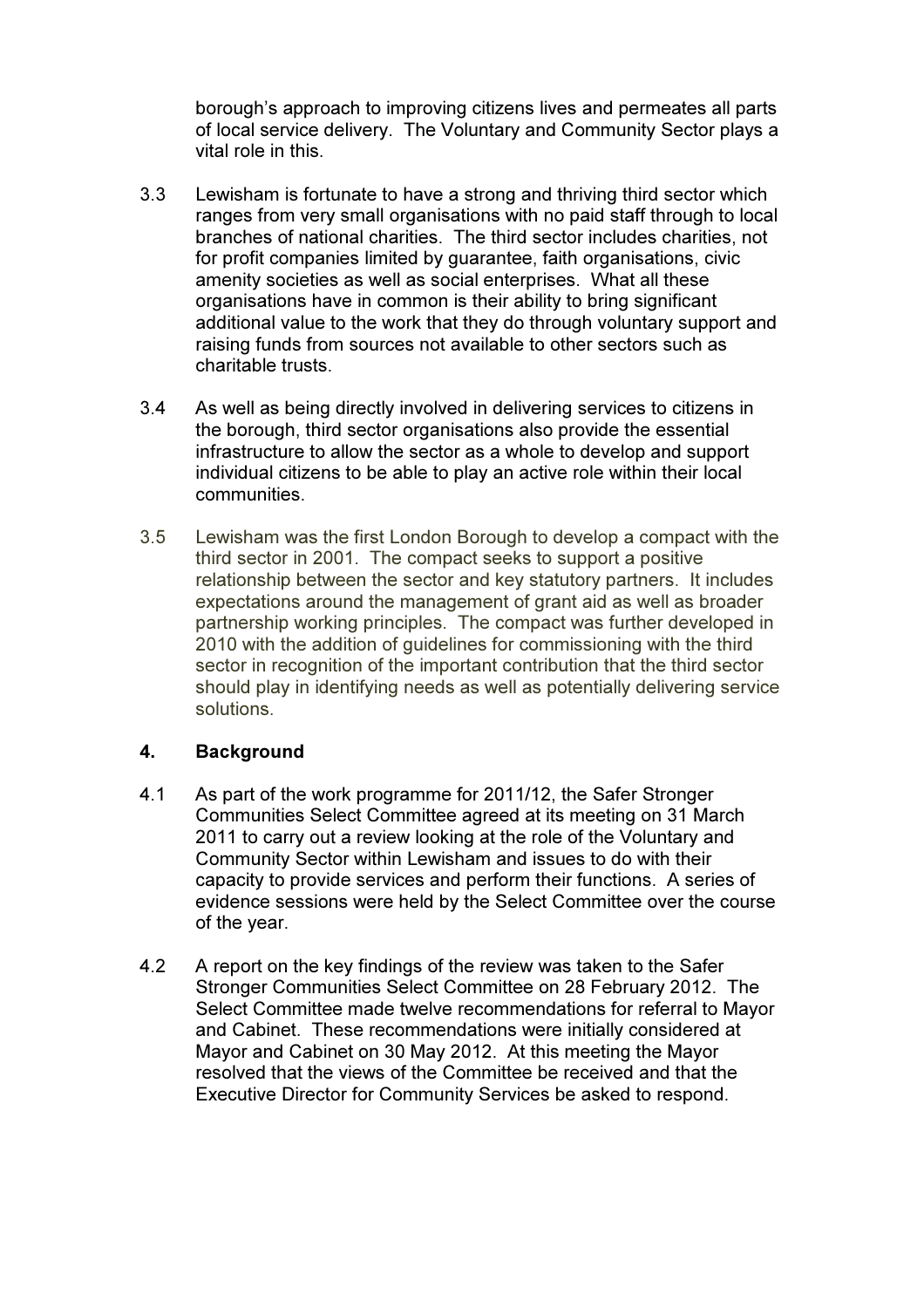### 5. Response to the Safer Stronger Communities Select Committee

- 5.1 The SSSC made the following recommendations for referral to Mayor and Cabinet. Following each recommendation is the response.
- 5.2 Lewisham Council should maintain the current levels of funding for the Community and Voluntary Sector.
- 5.2.1 Response: The important role that the Community and Voluntary Sector play within local public services is recognised. This can be demonstrated by the Council's main grants and small grants budgets being protected for the financial years 2010/11, 2011/12 and 2012/13. However, given the unprecedented pressures on the Council's budget it is not possible to guarantee that current levels of funding for the Community and Voluntary Sector will be maintained.
- 5.3 Organisations that are stable and are providing recognised good quality services must be supported by Lewisham Council. Funding from Lewisham should aim to ensure there is a balance between new, innovative projects and stable, proven approaches that work.
- 5.3.1 Response: The current funding approach is a mixture of main grants to established organisations which makes up the majority of the grants budget and investment funding for new initiatives in priority areas.
- 5.4 Lewisham Council should continue its collaboration with other funding bodies and pass on information about funding that is available to organisations within Lewisham..
- 5.4.1 Response: The Community Sector Unit has well established links with the London Funders Group and hosts funders events for the sector in Lewisham. They also facilitate partnership bids to external funders. The Council will continue to work with Voluntary Action Lewisham to disseminate information about funding opportunities.
- 5.5 The Community and Voluntary Sector should not be expected to supply services that are currently provided by the Council unless there is an appropriate transfer of funding made and standards set out.
- 5.5.1 Response: The Council anticipates that the Community and Voluntary Sector will continue to play an important role in service delivery in Lewisham. Where the Community and Voluntary Sector take on providing a service that had previously been provided by the Council a thorough process to establish the necessary level of funding for the service delivery and the standards to be met would be undertaken. This may however not be identical to the previous in-house arrangements as the change in service delivery may well coincide with a service redesign.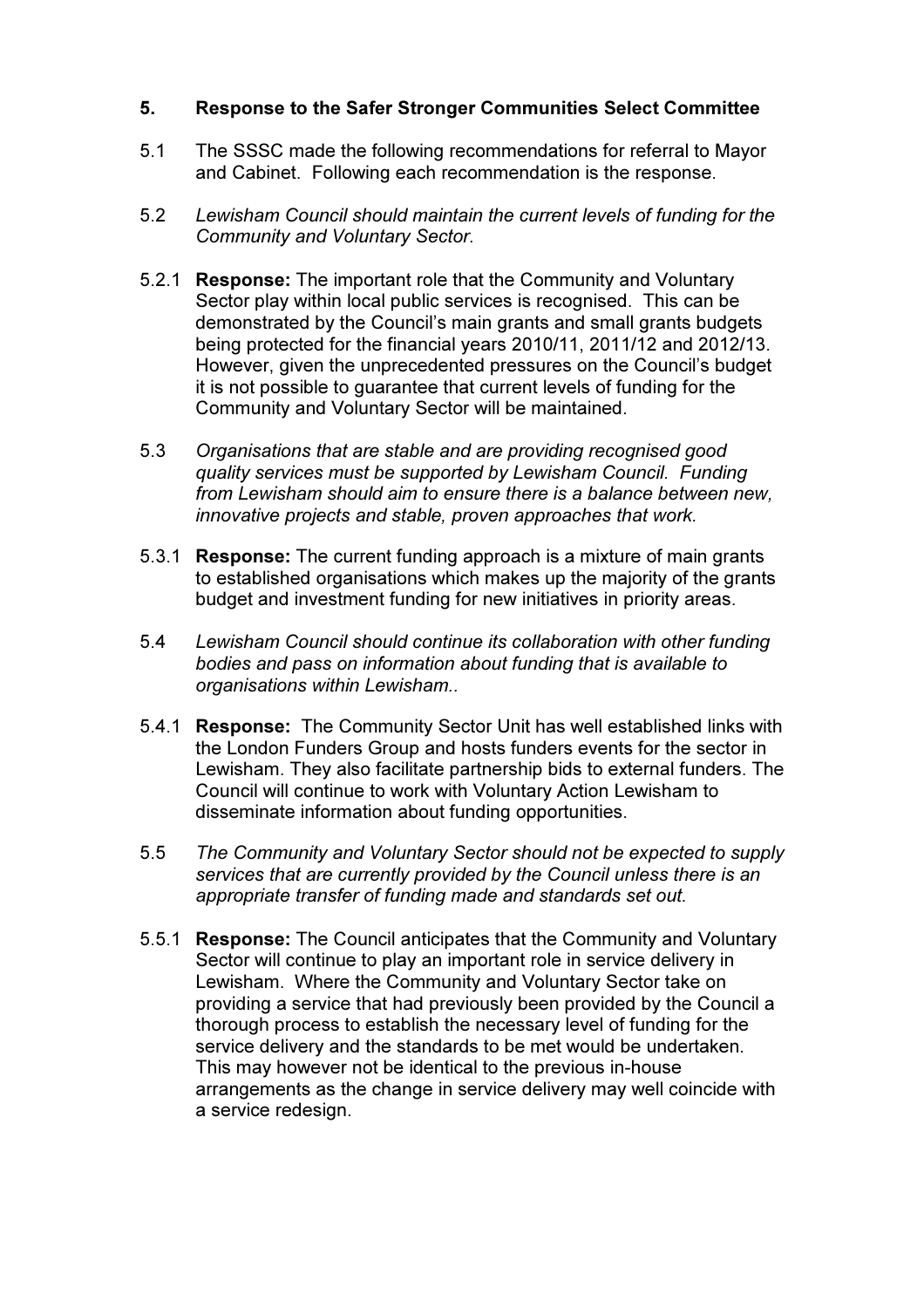- 5.6 Lewisham should encourage greater awareness of and participation in the Community and Voluntary Sector. To aid this, a borough-wide initiative to increase the visibility and awareness of the sector should be developed, expanding on already in place events such as Make a Difference Day and Compact Week.
- 5.6.1 Response: Officers from Community Services and the Council's Communications Team will work with Voluntary Action Lewisham and the Stronger Communities Partnership Board to explore how such an initiative could be taken forward.
- 5.7 Organisations that support the Community and Voluntary Sector in Lewisham, such as Voluntary Action Lewisham, should review the support that they offer to the sector especially in relation to capability and capacity building. The Committee feels that provision of more intensive and individual support including advice, training and guidance would create better results for organisations.
- 5.7.1 Response: Voluntary Action Lewisham is currently undertaking a strategic review to inform what support and services it will be offering the sector over the next three years. Officers will work with Voluntary Action Lewisham on this strategic review and undertake similar work with other second tier organisations in Lewisham.
- 5.8 Lewisham Council should work with the Community and Voluntary Sector to challenge the sector to step-up to the new challenges and pressures that are being faced at this time. There should be realism within the Community and Voluntary Sector on what it will and will not be able to do.
- 5.8.1 Response: The Council will continue to work with Voluntary Action Lewisham and other agencies on supporting Community and Voluntary Sector organisations to adapt to the current economic and social climate. One example of this is a partnership with Simple Business Solutions to deliver marketing to the sector. Another example is a partnership with Pilot Light, a national organisation that supports charities to rethink their business models. They are currently working with a number of Lewisham organisations.
- 5.9 Collaboration between organisations in the Community and Voluntary Sector should be encouraged and increased in order to increase capacity and meet funding challenges.
- 5.9.1 Response: The Council will continue to work with Voluntary Action Lewisham to encourage and support appropriate collaboration between organisations. The Community Sector Unit also holds a number of functions and networking events to support organisations in seeking funding, investment and reciprocal funding arrangements.
- 5.10 The role that Local Assemblies play in supporting the formation, growth and support of community and voluntary groups should be reviewed,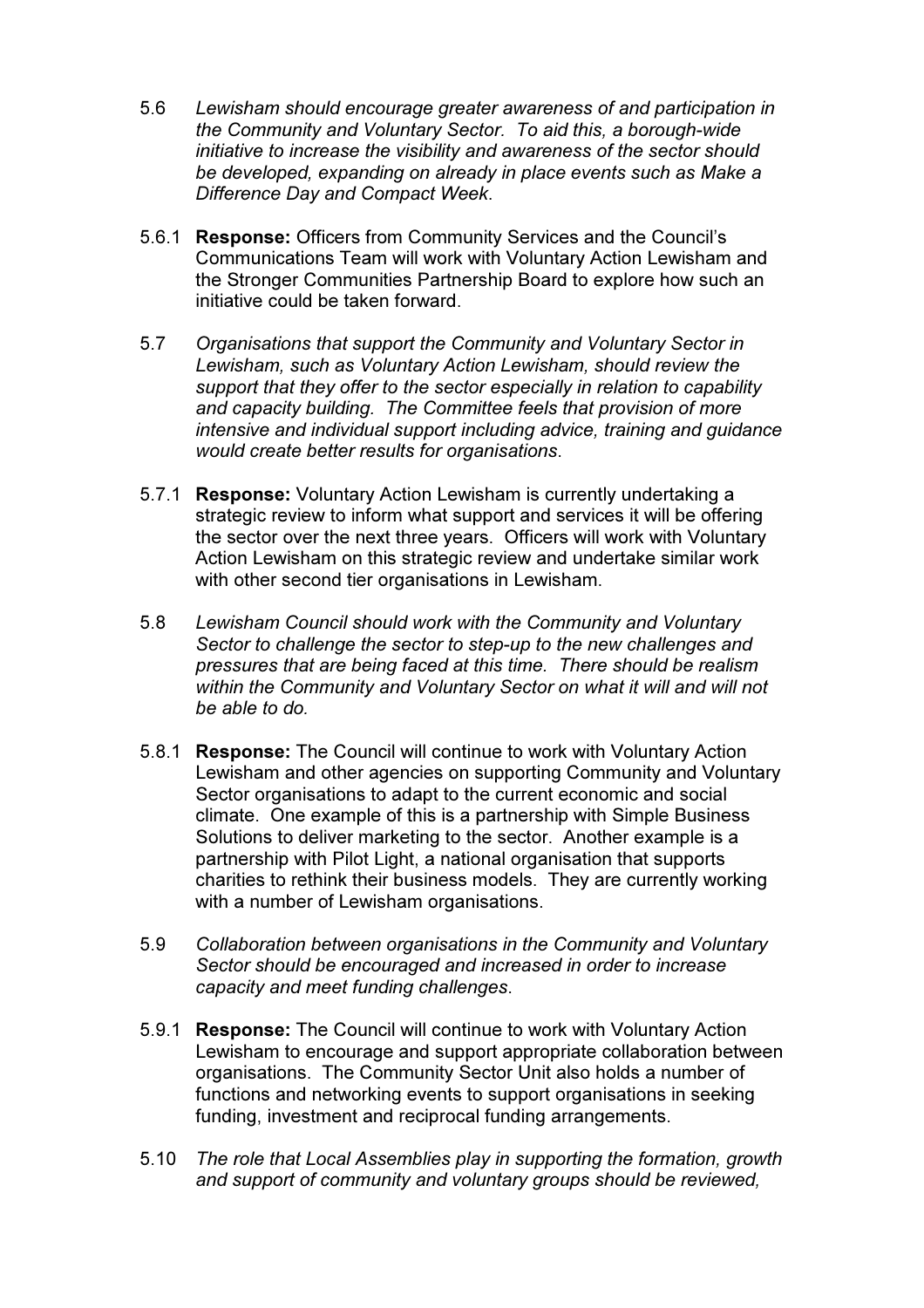with an aim to expand its role. A wider definition of volunteering reflecting giving of time should be part of this review.

- 5.10.1 Response: The Council is currently exploring the best way to enhance the community development support available at a local level within available resources. The Local Assemblies are part of this review.
- 5.11 Lewisham Council should review its interactions with the Community and Voluntary Sector across the entire organisation in order to ensure that the approach taken is consistent and sufficiently promotes and supports the sector's work and role.
- 5.11.1 Response: The interactions of all parts of the Council with the Community and Voluntary Sector are continuously under review by the Compact Steering Group. The group will continue to consider any concerns about inconsistency in approach.
- 5.12 Further scrutiny should be carried out looking at the shifting patterns of funding for the Community and Voluntary Sector, including payment by results and personal budgets.
- 5.12.1 Response: The Communities that Care strand of the Investment Fund is enabling some community and voluntary sector organisations to develop services that could be purchased through personal budgets. These development projects will be evaluated to see what impact they have had. The use of payment by results has increased and a Council wide officer group is looking at impact across a number of services.
- 5.13 Further scrutiny should be carried out to look at the role of social enterprise, increased entrepreneurialism and generating income.
- 5.13.1 Response: Further scrutiny of social enterprise is included in the Safer Stronger Select Committee workplan for 2012/13.

### 6. Financial Implications

There are no direct financial implications arising from this response.

### 7. Legal Implications

7.1 The Constitution provides that the Executive respond to reports and or recommendations by the overview and Scrutiny Committee.

### 8. Crime and Disorder Implications

 There are no direct crime and disorder implications arising from this response.

### 9. Equalities Implications

There are no direct equalities implications arising from this response.